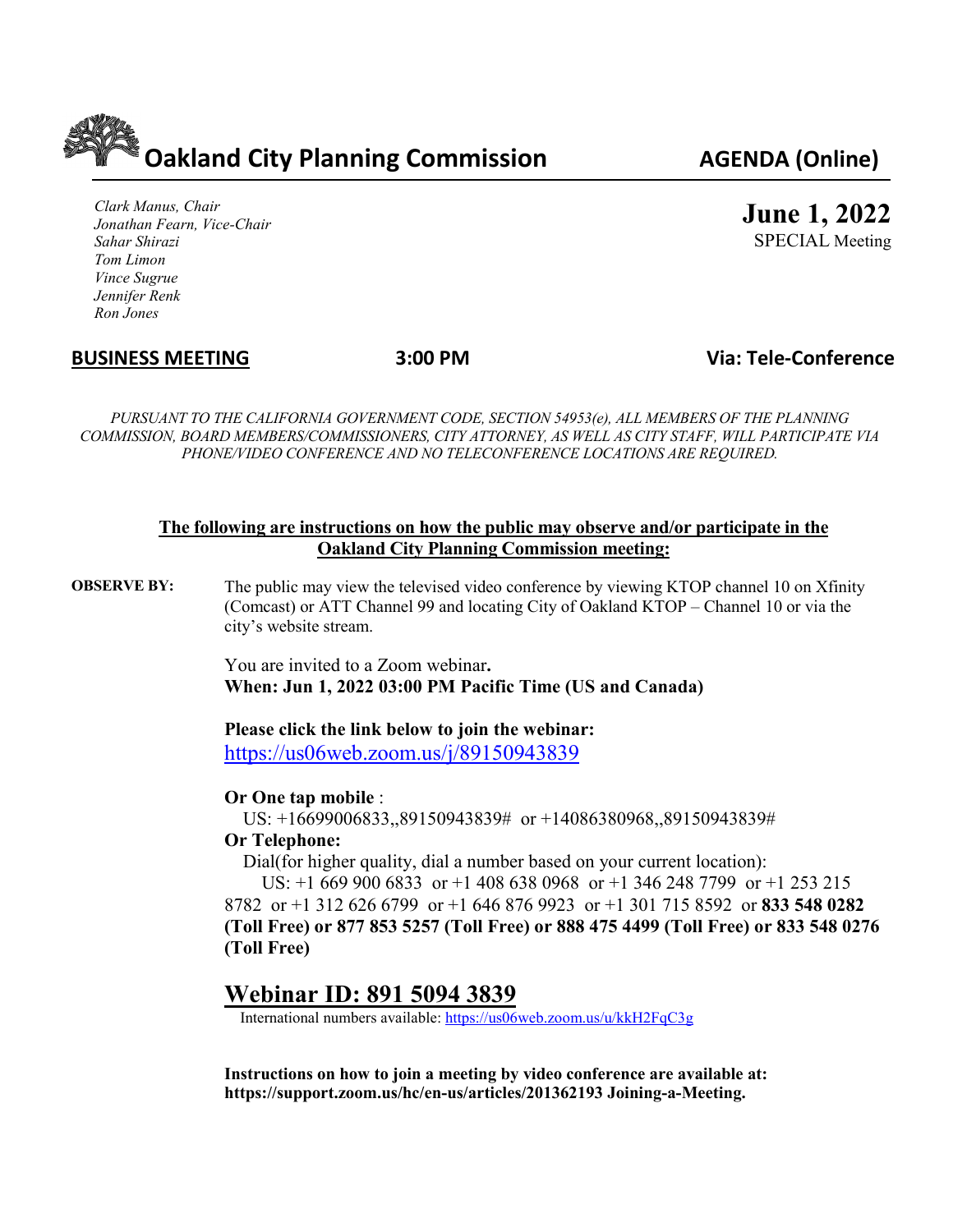

**Page 2** *June 1, 2022* 

#### **HOW TO COMMENT ON A PUBLIC MEETING:**

Public comments will be taken at the time of each eligible Agenda item.

| If you are a Zoom video<br>Conference participant | To comment by Zoom video conference, click the "Raise Your Hand" button to request to speak<br>when Public Comment is being taken on an eligible agenda item. You will then be unmuted during<br>your turn and allowed to make public comments. After the allotted time, you will then be re-muted.<br>Instructions on how to "Raise Your Hand" are available at: https://support.zoom.us/hc/en-<br>$us/articles/205566129 - Raise-Hand-In-Webinar.$                                                                                                                                                                                                        |
|---------------------------------------------------|-------------------------------------------------------------------------------------------------------------------------------------------------------------------------------------------------------------------------------------------------------------------------------------------------------------------------------------------------------------------------------------------------------------------------------------------------------------------------------------------------------------------------------------------------------------------------------------------------------------------------------------------------------------|
| If you are a phone<br>participant                 | To comment by phone, please call on one of the above listed phone numbers. You will be prompted<br>to "Raise Your Hand" by pressing "*9" to request to speak when Public Comment is being taken on<br>an eligible agenda Item. You will then be unmuted during your turn and allowed to make public<br>comments. Then, press "*6" to unmute yourself to speak. After the allotted time, you will then be<br>re-muted. Instructions on how to raise your hand by phone are available at:<br>https://support.zoom.us/hc/en-us/articles/201362663 – Joining-a-meeting-by-phone. If you have any<br>questions, please email Deb French at DFrench@oaklandca.gov |

#### • **IMPORTANT THINGS TO REMEMBER DURING YOUR PUBLIC COMMENT PERIOD**

#### 1. **ALL ATTENDEES SHALL BE MUTED UPON ENTRY**

- 2. Please <u>do not</u> raise your hand if the item currently being heard is not the item you wish to speak on. We will call for public testimony on each item individually. When the item you're interested in is called and public speakers are invited to raise their hands, raise yours then and we will call them all in the order they're raised.
- 3. You may of course speak on multiple items but your comments during each item must address the item currently under discussion. Speakers attempting to speak about items other than the item currently under consideration will be muted and asked to wait for the item they're here to speak about to be called.

#### **HOW TO ADDRESS THE PLANNING COMMISSION**

- Please work with the case planner listed for each item prior to the meeting regarding items that may be continued. Any agenda item may be continued without the hearing on the matter being opened, or public testimony taken, at the discretion of the Chair. Persons wishing to address the continued item may do so under Open Forum.
- Staff reports are available online, generally by 5:00 p.m. the Friday before the meeting, at [www.oaklandca.gov](http://www.oaklandca.gov/) (under "Planning Commission.") You will need to ensure that your computer will accept pop-ups from the host site (oaklandca.gov) and that your computer has a later version of Adobe Acrobat Reader installed. For further information, please email Deb French at [DFrench@oaklandca.gov.](mailto:DFrench@oaklandca.gov)
- If you challenge a Commission decision in court, you will be limited to issues raised at the hearing or in correspondence delivered to the Planning and Building Department, at, or prior to, the hearing. Any party seeking to challenge in court those decisions that are final and not administratively appealable to the City Council must do so within ninety (90) days of the date of the announcement of the final decision, pursuant to Code of Civil Procedure Section 1094.6, unless a shorter period applies. If you wish to be notified of the decision of any of these cases, please provide the case planner with a regular mail or email address.
- Please note that the descriptions of the applications found below are preliminary in nature and that the projects and/or descriptions may change prior to a decision being made.
- Interested parties are encouraged to submit written material on agenda items in advance of the meeting and prior to the close of the public hearing on the item directly to the Planning Commission and/or Case Planner. Email addresses for the Commissioners can be found on the Planning Commission Page on the City of Oakland website: [https://www.oaklandca.gov/teams/planning-commissioners.](https://www.oaklandca.gov/teams/planning-commissioners) An agenda item Case Planner email address can be found on the item overview within the Agenda.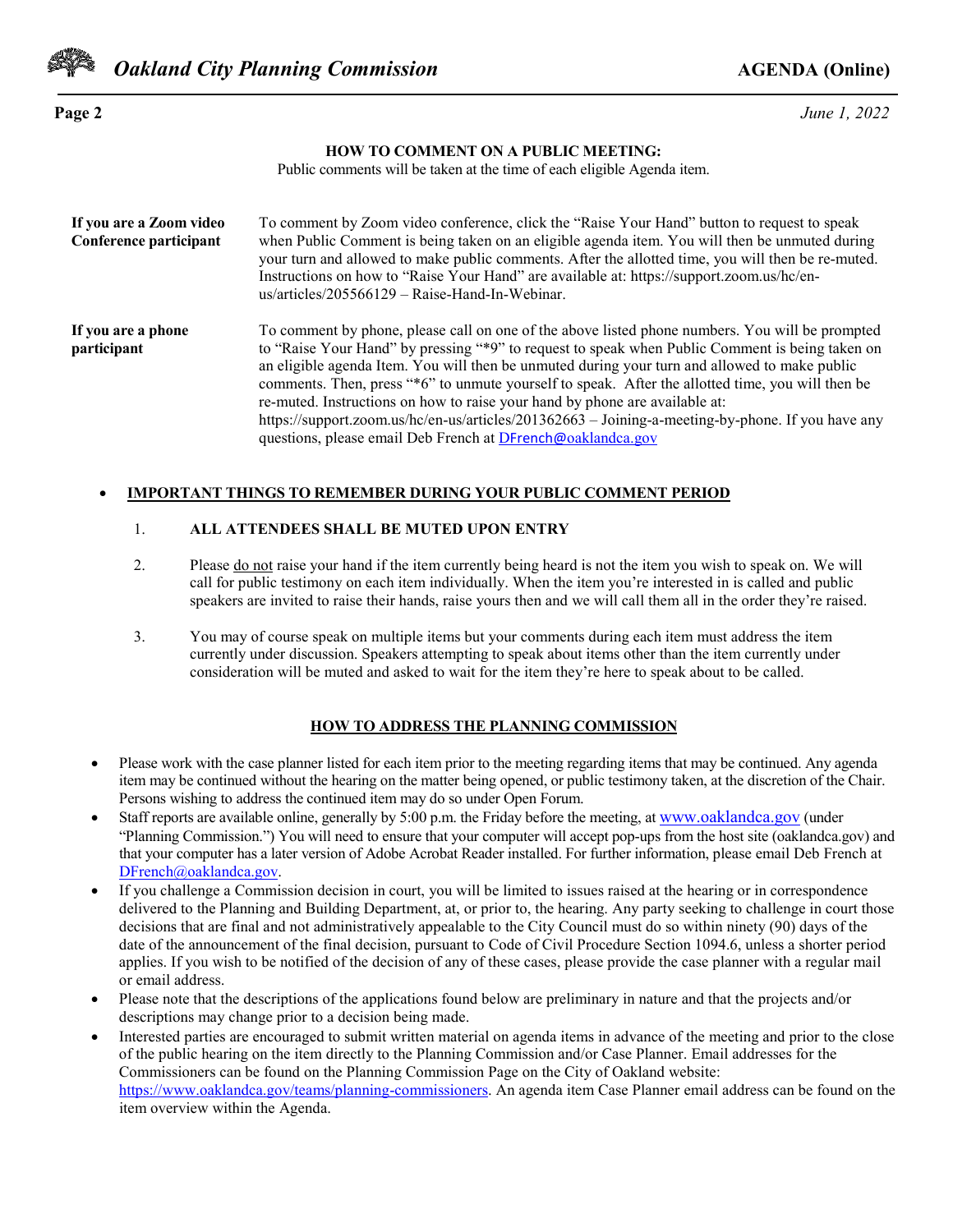

**Page 3** *June 1, 2022*

## **MEETING CALL TO ORDER**

**WELCOME BY THE CHAIR**

**ROLL CALL**

## **SECRETARY RULES OF CONDUCT**

## **COMMISSION BUSINESS**

- Agenda Discussion
- Director's Report
- Informational Reports
- Committee Reports
- Commission Matters
- City Attorney's Report

## **OPEN FORUM**

At this time members of the public may speak on any item of interest within the Commission's jurisdiction. At the discretion of the Chair, speakers are generally limited to two minutes or less if there are six (6) or less speakers on an item, and one minute or less if there are more than six (6) speakers.

## **CONSENT CALENDAR**

The Commission will take a single roll call vote on all of the items listed below in this section. The vote will be on approval of the staff report and recommendation in each case. Members of the Commission may request that any item on the Consent Calendar be singled out for separate discussion and vote.

| #1<br>Location:                      | Citywide                                                                    |
|--------------------------------------|-----------------------------------------------------------------------------|
| <b>Assessor's Parcel Number:</b> N/A |                                                                             |
| <b>Proposal:</b>                     | Renew The Adoption of a Resolution Determining that Conducting In-Person    |
|                                      | Meetings of the Planning Commission And Its Committees Would Present        |
|                                      | Imminent Risks to Attendees' Health, And Electing to Continue Conducting    |
|                                      | Meetings Using Teleconferencing In Accordance With City Planning Commission |
|                                      | Resolution, dated October 6, 2021, to Allow Continuation of Planning        |
|                                      | Commission Meetings.                                                        |
| Applicant:                           | Catherine Payne, Secretary to the Planning Commission                       |
| <b>Phone Number:</b>                 | $(510)$ 915-0577                                                            |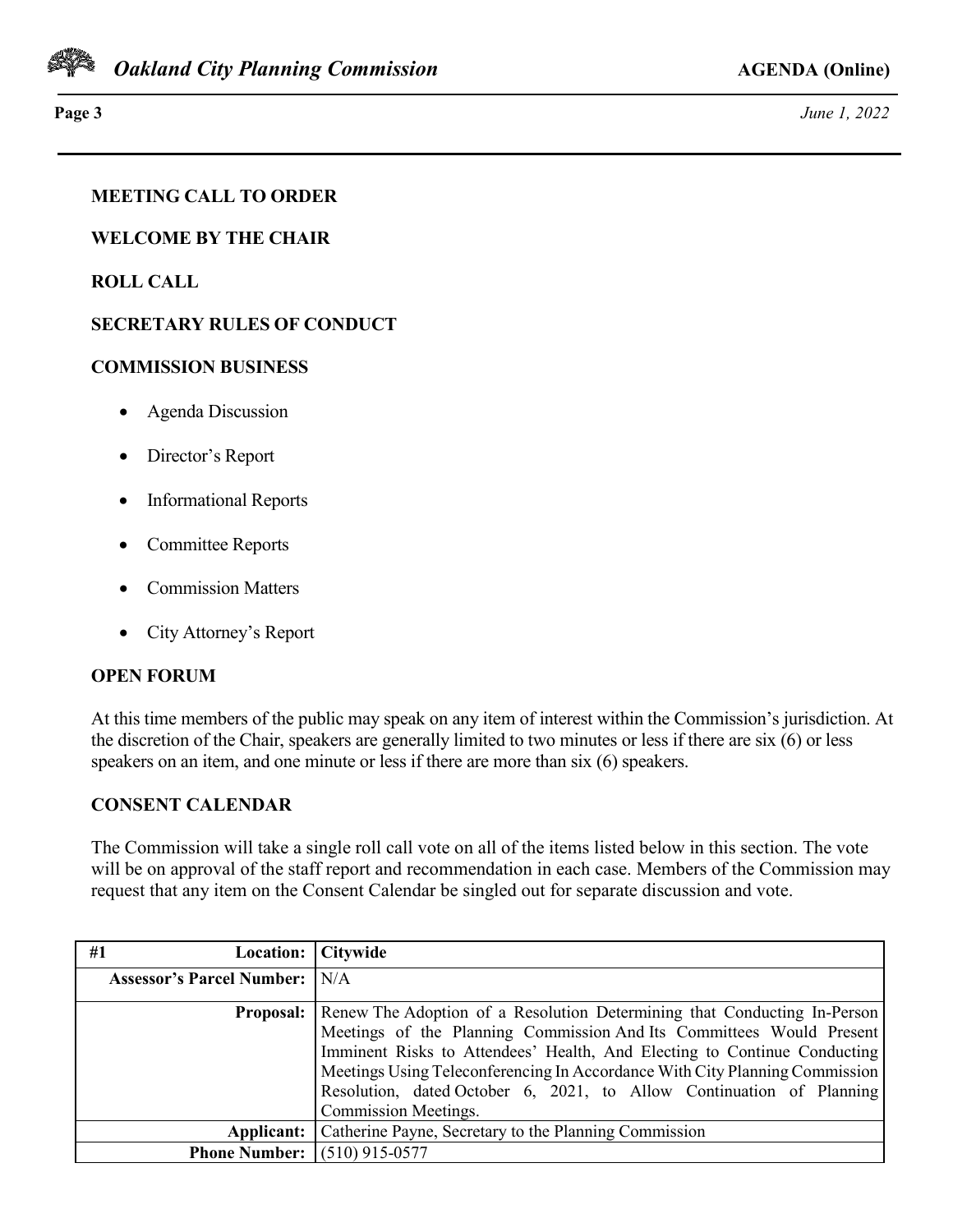

**Page 4** *June 1, 2022* 

| Owner:                            | NA.                                                                        |
|-----------------------------------|----------------------------------------------------------------------------|
| <b>Case File Number:</b>          | <b>NA</b>                                                                  |
| <b>Planning Permits Required:</b> | Renew the adoption of Resolution Pursuant to AB-361                        |
| <b>General Plan:</b>              | <b>NA</b>                                                                  |
| Zoning:                           | <b>NA</b>                                                                  |
| Environmental                     | Exempt pursuant to California Environmental Quality Act (CEQA) Guidelines  |
| Determination:                    | Section 15061(b)(3) (Common Sense Exemption).                              |
| <b>Historic Status:</b>           | <b>NA</b>                                                                  |
| <b>City Council District:</b>     | <b>NA</b>                                                                  |
| <b>Status:</b>                    | <b>NA</b>                                                                  |
| <b>Staff Recommendation:</b>      | Receive public testimony and consider renewing the adoption of Resolution. |
| <b>Finality of Decision:</b>      | Decision Final.                                                            |
| For further information:          | Contact case planner Catherine Payne at (510) 915-0577 or by e-mail        |
|                                   | at cpayne@oaklandca.gov                                                    |

## **PUBLIC HEARINGS**

The hearing provides opportunity for all concerned persons to speak; the hearing will normally be closed after all testimony has been heard. If you challenge a Commission decision in court, you will be limited to issues raised at the public hearing or in correspondence delivered to the Planning and Building Department, at, or prior to, the public hearing.

The Commission will then vote on the matter based on the staff report and recommendation. If the Commission does not follow the staff recommendation and no alternate findings for decision have been prepared, then the vote on the matter will be considered a "straw" vote, which essentially is a non-binding vote directing staff to return to the Commission at a later date with appropriate findings for decision and, as applicable, conditions of approval that the Commission will consider in making a final decision.

| <b>Location:</b><br>#2              | 440, 450, 460 24th St-465 25th St. and 2354 Valley St.                                                |
|-------------------------------------|-------------------------------------------------------------------------------------------------------|
| <b>Assessor's Parcel Number(s):</b> | 008-0674-033-1, 008-0674-006,008-0674-007, 008-0739-008                                               |
| <b>Proposal:</b>                    | Public Hearing on the Draft Environmental Impact Report to receive public and                         |
|                                     | Planning Commission comments on an office and retail proposal on two non-                             |
|                                     | contiguous sites. Site 1: The Project would demolish one existing building                            |
|                                     | addition and portions of existing building frontages of the two buildings fronting                    |
|                                     | $24th$ Street and the buildings fronting $25th$ Street all of which are within the $25th$             |
|                                     | Street Garage District Area of Primary Importance (API). The Project would                            |
|                                     | construct a mixed-use building with 86,100 square feet of office and 11,980                           |
|                                     | square feet of ground floor retail and provide an interior midblock retail paseo                      |
|                                     | connecting 24 <sup>th</sup> and 25 <sup>th</sup> Streets. The Project would concentrate the allowable |
|                                     | floor area ratio (FAR) on the portion of the site now used as a vacant parking                        |
|                                     | lot which is outside the boundary of the API, seeking a variance to increase                          |
|                                     | height on that portion of the building. Site 2: The Project would develop 580                         |
|                                     | square feet of proposed artist and craft stalls, located mostly in refurbished                        |
|                                     | shipping containers on the lot at 2354 Valley Street.                                                 |
| Applicant:                          | <b>Signature Development Group</b>                                                                    |
| <b>Contact Person/Phone</b>         | Jamie Choy 510-251-9269                                                                               |
| Number:                             |                                                                                                       |
| <b>Case File Number:</b>            | PLN19096, PLN19096-ER01                                                                               |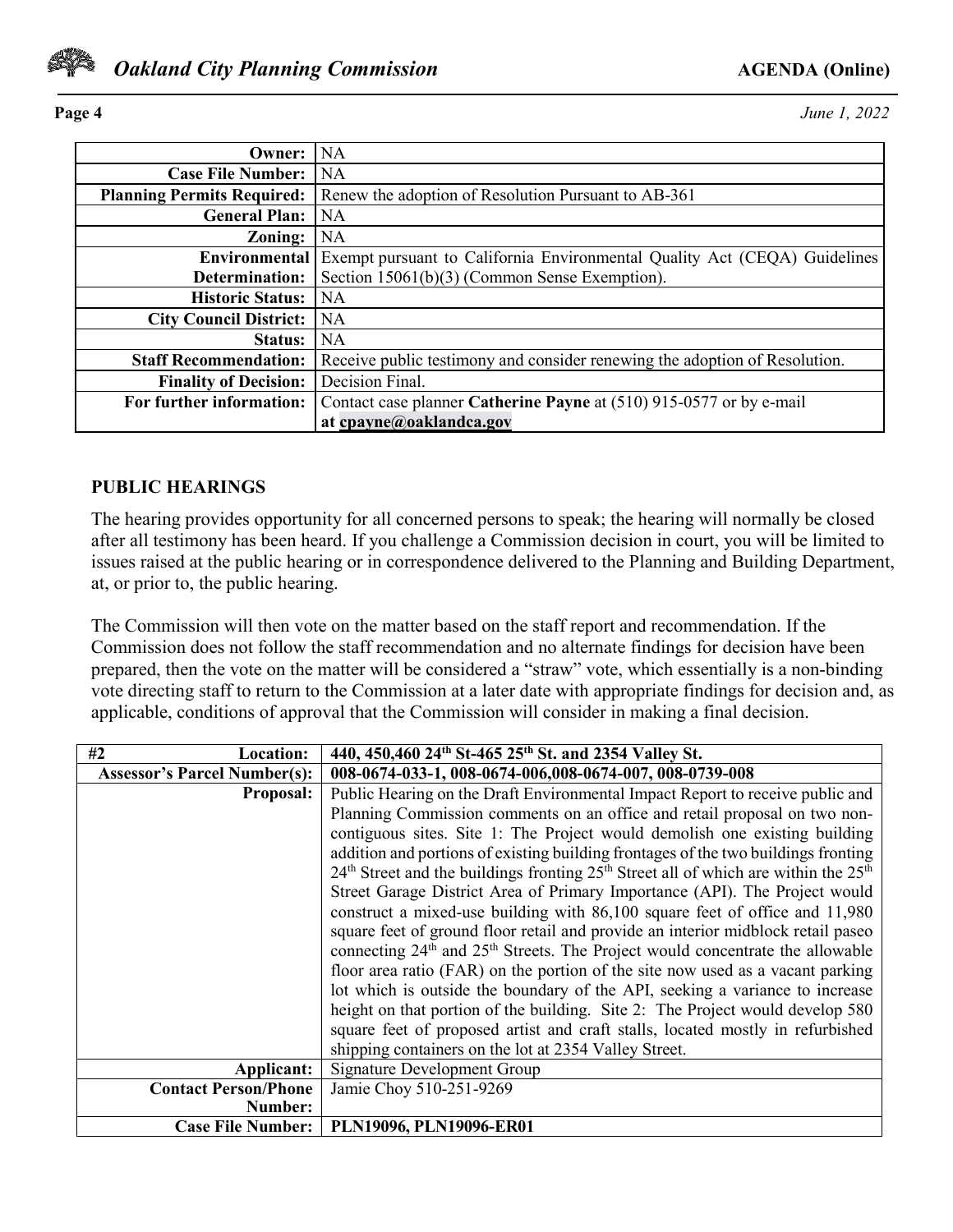

**Page 5** *June 1, 2022* 

| <b>General Plan:</b>                | Site 1 Community Commercial, Site 2 Central Business District (CBD)        |  |  |
|-------------------------------------|----------------------------------------------------------------------------|--|--|
|                                     | Broadway Valdez District Specific Plan (BVDSP)                             |  |  |
| Zoning:                             | Site 1:CC-3. Site 2: D-BV-4                                                |  |  |
| <b>Environmental Determination:</b> | The Draft Environmental Impact Report (DEIR) was published for a 45-day    |  |  |
|                                     | review period from April 25, 2022 to June 9, 2022                          |  |  |
| <b>Historic Status:</b>             | Site 1: Garage District API, PDHP OCHS rating Cb1+, C1+                    |  |  |
|                                     | Site 2: 2356-98 Valley St. ASI PDHP OCHS rating D2+                        |  |  |
| <b>City Council District:</b>       | 3                                                                          |  |  |
| <b>Staff Recommendation:</b>        | Receive public and Planning Commission comments on the DEIR.               |  |  |
| <b>Action to be Taken:</b>          | No action to be taken by the Planning Commission on the DEIR other than to |  |  |
|                                     | provide comments.                                                          |  |  |
| <b>For Further Information:</b>     | Contact Case Planner Rebecca Lind at (510) 238-3472 or by email at         |  |  |
|                                     | rlind@oaklandca.gov.                                                       |  |  |

| #3<br><b>Location:</b>               | Citywide                                                                      |
|--------------------------------------|-------------------------------------------------------------------------------|
| <b>Assessor's Parcel Number(s):</b>  | N/A                                                                           |
| <b>Proposal:</b>                     | Present an informational report to the Planning Commission describing the     |
|                                      | progress the City made in 2021 to implement policies adopted in the City's    |
|                                      | 2015-2023 Housing Element and on meeting the City's share of the Regional     |
|                                      | Housing Needs Allocation (RHNA).                                              |
| Applicant:                           | City of Oakland, Bureau of Planning                                           |
| <b>Contact Person/ Phone Number:</b> | N/A                                                                           |
| Owner:                               | N/A                                                                           |
| <b>Case File Number:</b>             | N/A                                                                           |
| <b>Planning Permits Required:</b>    | None. Informational report only.                                              |
| <b>General Plan:</b>                 | All General Plan Designations.                                                |
| Zoning:                              | All zoning districts                                                          |
| <b>Environmental Determination:</b>  | Exempt pursuant State CEQA Guidelines Section 15306 (information collection). |
|                                      | A CEQA Addendum was prepared for the 2015-2023 Oakland Housing Element,       |
|                                      | based on the certified Environmental Impact Report for the 2007-2014 Housing  |
|                                      | Element                                                                       |
| <b>Historic Status:</b>              | N/A                                                                           |
| <b>City Council District:</b>        | <b>All Council Districts</b>                                                  |
| <b>Finality of Decision:</b>         | Request for Planning Commission and public comment; forward to City Council.  |
| <b>For Further Information:</b>      | Contact Case Planner Diana Perez-Domencich at (510) 238-3550 or by email at   |
|                                      | DPerez-Domencich@oaklandca.gov                                                |

# **ITEM #4 CONTINUED FROM MAY 18, 2022 PLANNING COMMISSION MEETING:**

| #4<br><b>Location:</b> | Citywide                                                                                                                                                                                                                                                                                                                                                                                   |
|------------------------|--------------------------------------------------------------------------------------------------------------------------------------------------------------------------------------------------------------------------------------------------------------------------------------------------------------------------------------------------------------------------------------------|
| <b>Proposal:</b>       | The City of Oakland is updating its General Plan through the 2045 General<br>Plan Update (GPU), a visionary blueprint for the city's future over the next 20<br>years.                                                                                                                                                                                                                     |
|                        | The City is undertaking the General Plan Update process in two phases. The<br>purpose of this report is to provide an overall update on the status of the<br>process, including presenting critical background data and an update on<br>community outreach, both of which play a key role in informing the GPU<br>process. The background conditions and community outreach presented here |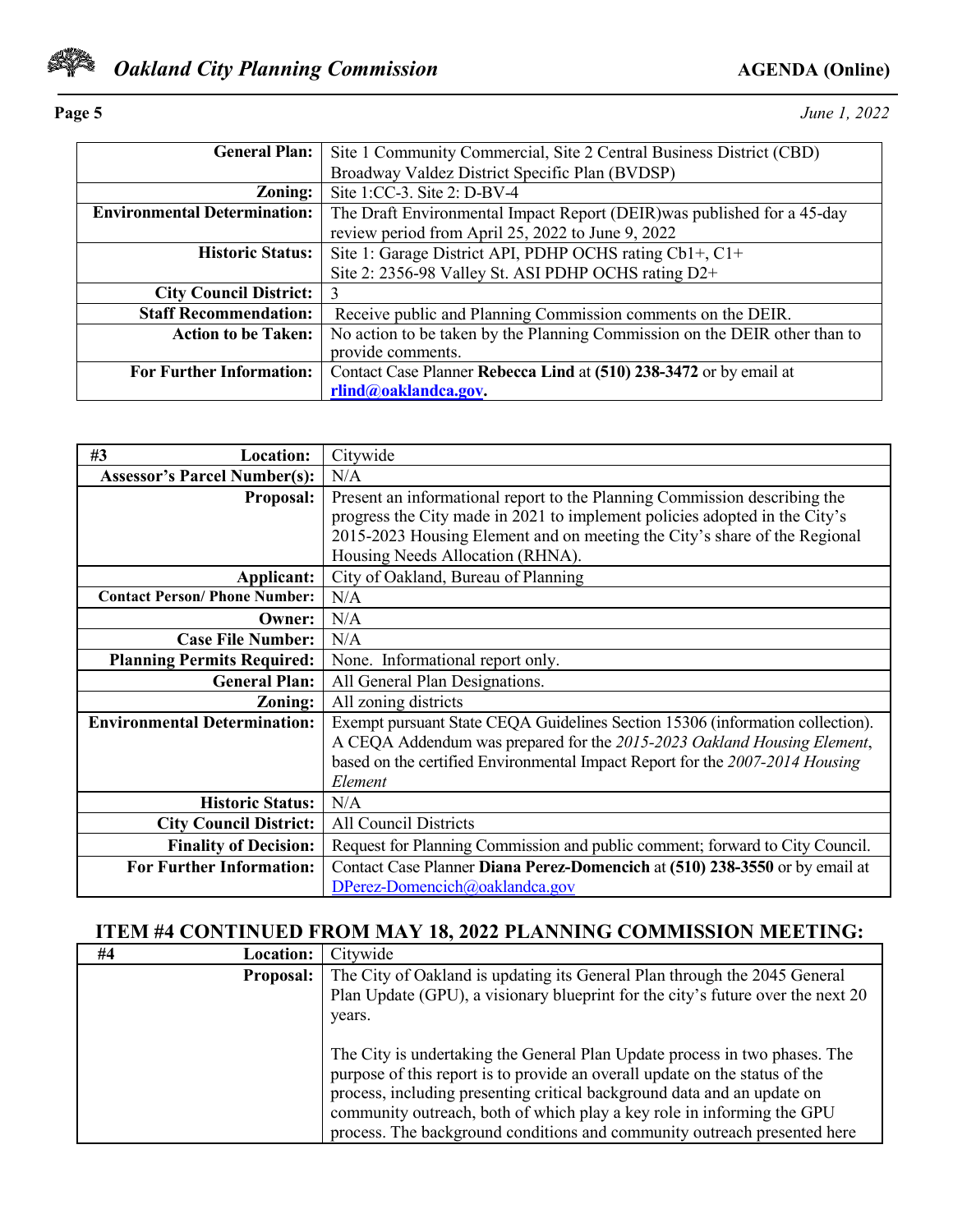

| Page 6 |       |               |                                                   | June 1, 2022 |
|--------|-------|---------------|---------------------------------------------------|--------------|
|        | .11.1 | $\cdots$<br>. | CNTI<br>$\cdot$ 11<br>$\mathcal{L}$ $\mathcal{L}$ | $\sim$       |

|  | June 1, 2022 |
|--|--------------|
|  |              |

|                                     | will be utilized for both phases of the GPU but will also be updated as the City |  |  |
|-------------------------------------|----------------------------------------------------------------------------------|--|--|
|                                     | moves into phase two.                                                            |  |  |
|                                     |                                                                                  |  |  |
|                                     | Phase I includes the update of the Housing and Safety Elements of the General    |  |  |
|                                     | Plan; creation of the City's first Environmental Justice Element; associated     |  |  |
|                                     | amendments to other Elements of the General Plan, along with Zoning Code         |  |  |
|                                     | and map updates; Racial Equity Impact Analysis, and an Industrial Land Use       |  |  |
|                                     | Study. Phase I is anticipated to be completed by early 2023.                     |  |  |
|                                     |                                                                                  |  |  |
|                                     | Phase II includes the update of the Land Use and Transportation Element          |  |  |
|                                     | (LUTE); Open Space, Conservation, and Recreation Element (OSCAR); Noise          |  |  |
|                                     | Element; and the development of a new Infrastructure and Facilities Element.     |  |  |
|                                     | Phase II work also includes zoning updates and CEQA review. The Phase I          |  |  |
|                                     | process will help inform the components of Phase II. Phase II is anticipated to  |  |  |
|                                     | be completed by mid-2025.                                                        |  |  |
|                                     |                                                                                  |  |  |
|                                     | This informational report provides a summary of: (1) the key findings from the   |  |  |
|                                     | Map Atlas and Equity Baseline; (2) the Environmental Justice Communities         |  |  |
|                                     | Screening Analysis process to identify potential EJ Communities; and (3) the     |  |  |
|                                     | community engagement and outreach around equity, housing, environmental          |  |  |
|                                     | justice, and safety.                                                             |  |  |
| Applicant:                          | City of Oakland                                                                  |  |  |
| <b>Case File Numbers:</b>           | GP21002; GP21002-ER01                                                            |  |  |
| <b>General Plan:</b>                | Citywide                                                                         |  |  |
| Zoning:                             | Citywide                                                                         |  |  |
| <b>Environmental Determination:</b> | An Environmental Impact Report will be prepared as part of the General Plan      |  |  |
|                                     | Update.                                                                          |  |  |
| <b>City Council District:</b>       | All districts                                                                    |  |  |
| <b>Staff Recommendation:</b>        | Receive Public Comments and Provide Feedback to Staff On 1) The Vision,          |  |  |
|                                     | Guiding Principles, And Equity Framework to Provide a Baseline to General        |  |  |
|                                     | Plan Policy Development; and 2) The Draft Housing Element.                       |  |  |
| <b>Finality of Decision</b>         | N/A                                                                              |  |  |
| <b>For Further Information:</b>     | Contact Project Manager Lakshmi Rajagopalan at 510-238-6751 or                   |  |  |
|                                     | Irajagopalan@oaklandca.gov                                                       |  |  |
|                                     | Project Email Address: generalplan@oaklandca.gov                                 |  |  |
|                                     | Project Website: https://www.oaklandca.gov/topics/general-plan-update            |  |  |

If you wish to be notified on the decision of an agenda item, please contact the case planner for the specific agenda item.

# **APPEALS**

The Commission will take testimony on each appeal. If you challenge a Commission decision in court, you will be limited to issues raised at the public hearing or in correspondence delivered to the Planning and Building Department, at, or prior to, to the public hearing; provided, however, such issues were previously raised in the appeal itself.